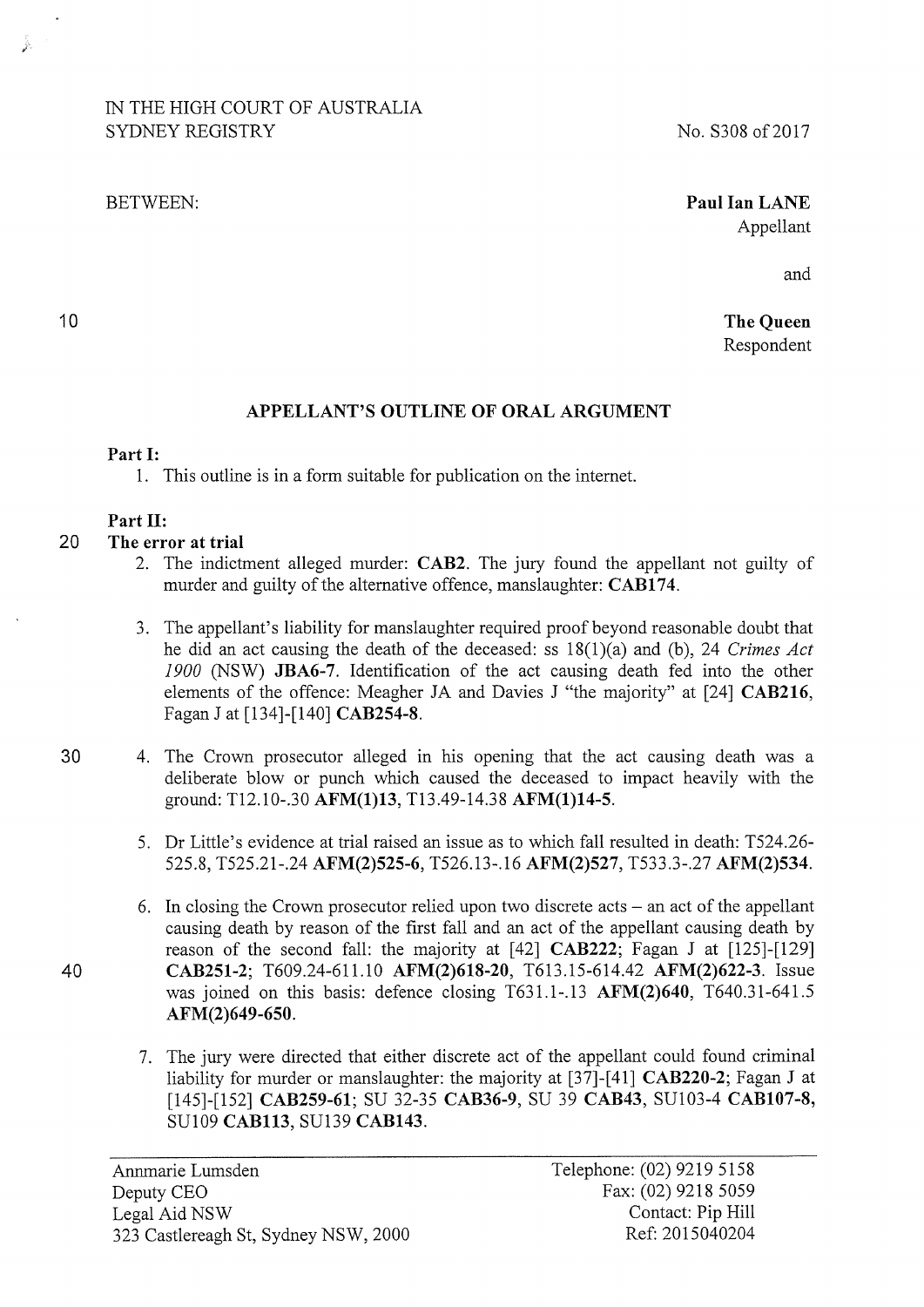8. No direction was given that the jury had to be unanimous as to the actus reus. The unanimity direction that was given to the jury, if anything, suggested otherwise: the majority at [43] **CAB222,** Fagan J at [153]-[154] **CAB261-2;** SU 17-19 **CAB21-3.** 

#### **Nature of the error and application of the proviso**

- 9. The trial judge's directions were erroneous because they enabled the jury to return a verdict of guilt without being unanimous as to the actus reus of the offence: the majority at [43]-[44], [57] **CAB222-3, 227;** Fagan J at [155] **CAB262;** *Klamo v R*  (2008) 18 VR 644 at [76]-[77] **JBA340,** S *v The Queen* (1989) 168 CLR 266 at 276 10 **JBA400,** 287-8 **JBA411-2,** *AK v Western Australia* (2008) 232 CLR 438 at [102]- [104] **JBA49-50;** Appellant's Written Submissions ("AWS") at [36], [39].
	- 10. The error resulted in uncertainty in the verdict: AWS at [42]-[49], Appellant's reply ("AR") at [8]; S *v The Queen* at 276 **JBA400,** 284 **JBA408,** 288 **JBA412.** This presents difficulties for the application of s 6(1) of the *Criminal Appeal Act* **JBA4** and satisfaction of the negative proposition in *Weiss v The Queen* (2005) 224 CLR 438 at [44] **JBA431.**
- 11. The error in the appellant's case meant that it could not be concluded no substantial 20 miscarriage of justice had actually occurred notwithstanding the majority were satisfied of the appellant's guilt beyond reasonable doubt in respect of the second fall: Fagan J at [175] **CAB271,** [194] **CAB 278;** AWS at [29]-[49]; AR at [4]-[9]; cf. the majority at [56]-[59] **CAB227-8.**
- 12. *Weiss* and *Kalbasi v Western Australia* [2018] HCA 7 contemplate errors that involve substantial miscarriages of justice notwithstanding the appellate court is satisfied of the appellant's guilt beyond reasonable doubt: *Weiss* [45] **JBA431,** *Kalbasi* at [15], [16] **JBA264, 265;** see also *AK* at [23], **JBA19-20** [53]-[56] **JBA27-8,** *Evans v The Queen* (2007) 235 CLR 521 at [50], *Handlen v The Queen* (2011) 245 CLR 282 at [3], 30 [ 42]-[ 4 7] **JBA195, 205-6;** A WS at [32]-[35], AR at [ 4]-[8].
	- 13. The uncertainty in the verdict and the natural limitations of the record prevented the appellate court from being satisfied of the appellant's guilt beyond reasonable doubt: *Collins v The Queen* [2018] HCA 18 at [36]; *Kalbasi* at [15] **JBA264;** AWS at [52]- [53].

### **The majority's erroneous application of the proviso**

- 14. The majority's conclusion that the application of the proviso was not precluded was based on satisfaction that there was no case on the first fall and they were satisfied 40 beyond reasonable doubt of guilt on the second fall, an irrelevant consideration: the majority at [56]-[60] **CAB227-8;** cf. *Weiss* at [ 45]; A WS at [ 49].
	- 15. The majority concluded there was no substantial miscarriage of justice by reasoning that a basis of liability which was put by the Crown and expressly left by the trial judge was not open to be put and could not, as a matter of law, sustain a verdict of guilt (in respect of the first fall): the majority at [41]-[44], [49]-[55], [58]-[60] **CAB222-8,** AWS at [61]; *Handlen v The Queen* (2011) 245 CLR 282 at [3] **JBA195,**  [47] **JBA206,** *Cooper v The Queen* (2012) 87 ALJR 32 at [28]-[30].